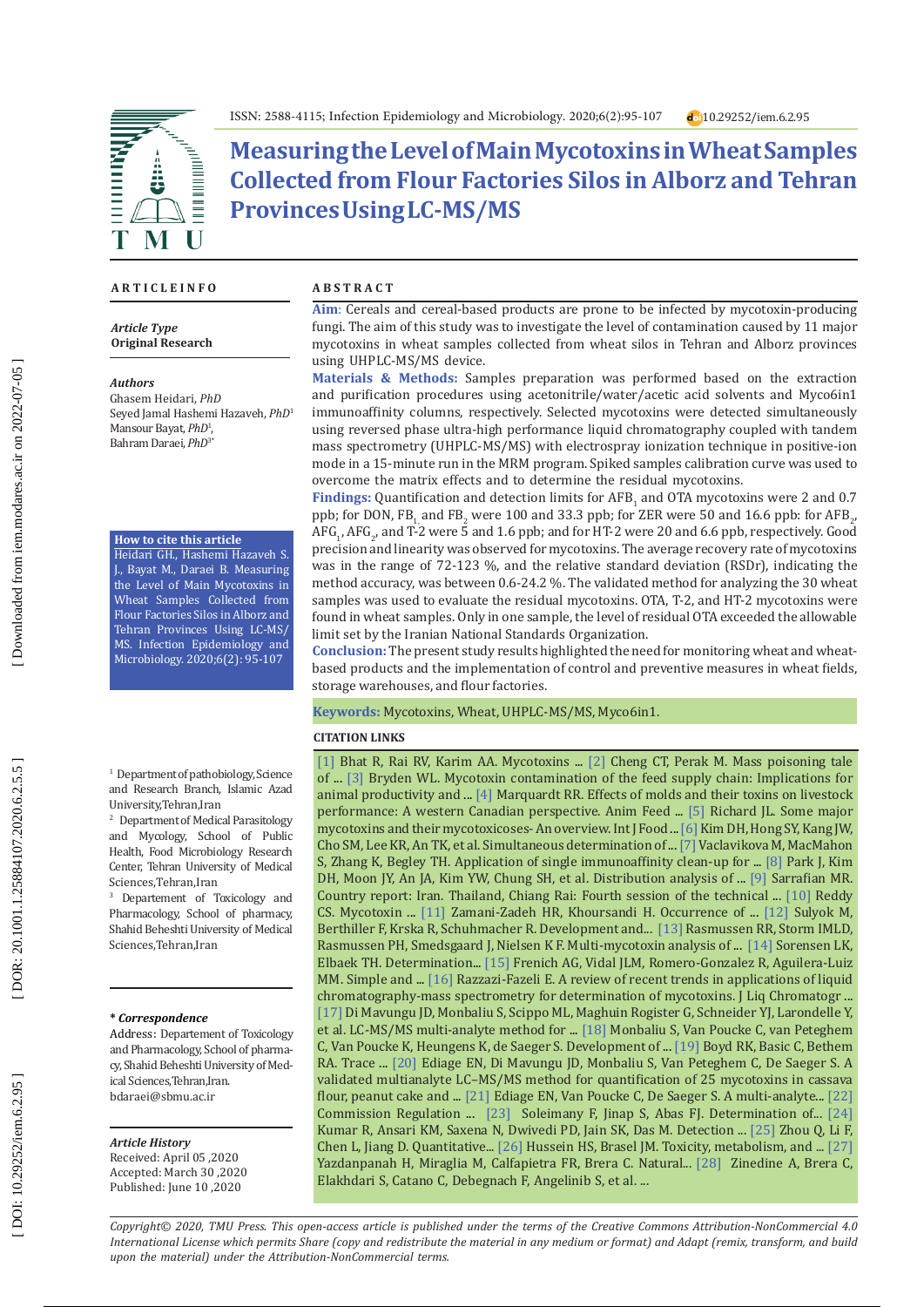## **Introduction**

Mycotoxins are secondary metabolites often produced by filamentous fungi of the genera *Aspergillus*, *Fusarium,* and *Penicillium* and other genera such as *Claviceps* and *Alternaria* [1]. Nowadays, it has been well established that fungi toxic metabolites or mycotoxins are responsible for many epidemics in human and livestock communities, especially in recent years  $[2]$ . Mycotoxins could infect cereal plants and cereal-based products during the plant growth, harvest, or improper storage through environmental factors [3-4]. Among the *Fusarium* produced mycotoxins, deoxynivalenol (as the main contaminant of wheat, corn, barley, oats, and rye), T-2 toxin (contaminant of wheat, barley, and oats), and zearalenone (contaminant of corn and wheat) and among the *Aspergillus* produced mycotoxins, aflatoxins (AFs) (contaminant of corn and wheat) are the most important mycotoxins contaminating cereals and cereal-related products. Exposure of humans and animals to these natural contaminants leads to acute and chronic diseases, and in some cases even death [5].

In a study by Kim et al. (2017), conducted on 5 types of cereals (brown rice, corn, cluster corn, millet, and breakfast cereals), 13 types of mycotoxins [Deoxynivalenol (DON), Nivalenol (NIV), 3-acetyl nivalenol, Aflatoxin  $B_1$  (AFB<sub>1</sub>), Aflatoxin B<sub>2</sub> (AFB<sub>2</sub>), 1  $\frac{1}{2}$   $\frac{1}{2}$   $\frac{1}{2}$   $\frac{1}{2}$ Aflatoxin G<sub>1</sub> (AFG<sub>1</sub>), Aflatoxin G<sub>2</sub> (AFG<sub>2</sub>), Fumonisin  $B_1$  (FB<sub>1</sub>), Fumonisin  $B_2$  (FB<sub>2</sub>),  $\frac{1}{2}$   $\frac{2}{2}$   $\frac{2}{2}$ Zearalenone (ZEN), T-2 toxin (T-2), HT-2 toxin (HT-2), and Ochratoxin A (OTA)] were detected and measured simultaneously using LC/MS/MS after a purification step using immunoaffinity columns [6]. In another study, to simultaneously analyze 12 types of mycotoxins (AFs, FBs, ZEN, DON, OTA, T-2, and HT-2) in corn, barley, peanuts, and cornbased breakfast cereals, an immunoaffinity column was used for purification of samples,

then UHPLC–MS/MS technique was applied for analysis; the immunoaffinity column used in this study contained antibodies against all the mentioned mycotoxins. Their study results showed that using this method not only reduced the preparation time and the volume of solvents used but also reduced the analysis time to 10 minutes. In their study, method trueness was examined using spiked samples and certified reference materials (CRM); the recovery rate of all mycotoxins was in the range of 71-112  $\%$  <sup>[7]</sup>. In another study by Park et al. (2018), conducted to investigate the amount of 12 mycotoxins (DON, NIV,  $AFB_1$ ,  $AFB_2$ ,  $AFG_1$ ,  $AFG_2$ ,  $FB_1$ ,  $FB_2$ , ZEN, T-2, HT-2, and OTA) in corn and cornbased foodstuffs in South Korea, purification was performed by immunoaffinity columns, and analysis was done by LC-MS/MS device. The results showed that the use of this method, compared to the old methods of purification, significantly improved the recovery rate; however, no significant effect was observed on the limit of detection (LOD) and limit of quantification  $(LOQ)^{[8]}$ .

According to the World Food and Agriculture Organization, about 20% of food sources produced in each year in the world are contaminated with fungal toxins. The normal fungal flora in human food sources mainly includes the three genera *Aspergillus*, *Fusarium,* and *Penicillium*. These fungi are able to produce mycotoxin on grains before or immediately after harvest. These toxins could be formed during the grains growth, maturation, storage, or transfer. Due to the fact that mycotoxicogenic fungi are usually able to produce more than one mycotoxin and that agricultural products are prone to be infected by several types of fungi at the same time, the study of each mycotoxin contamination alone provides incomplete information regarding their risk assessment in food [9-11]. Mycotoxin contamination of wheat as a result of bioaccumulation may

Downloaded from iem.modares.ac.ir on 2022-07-05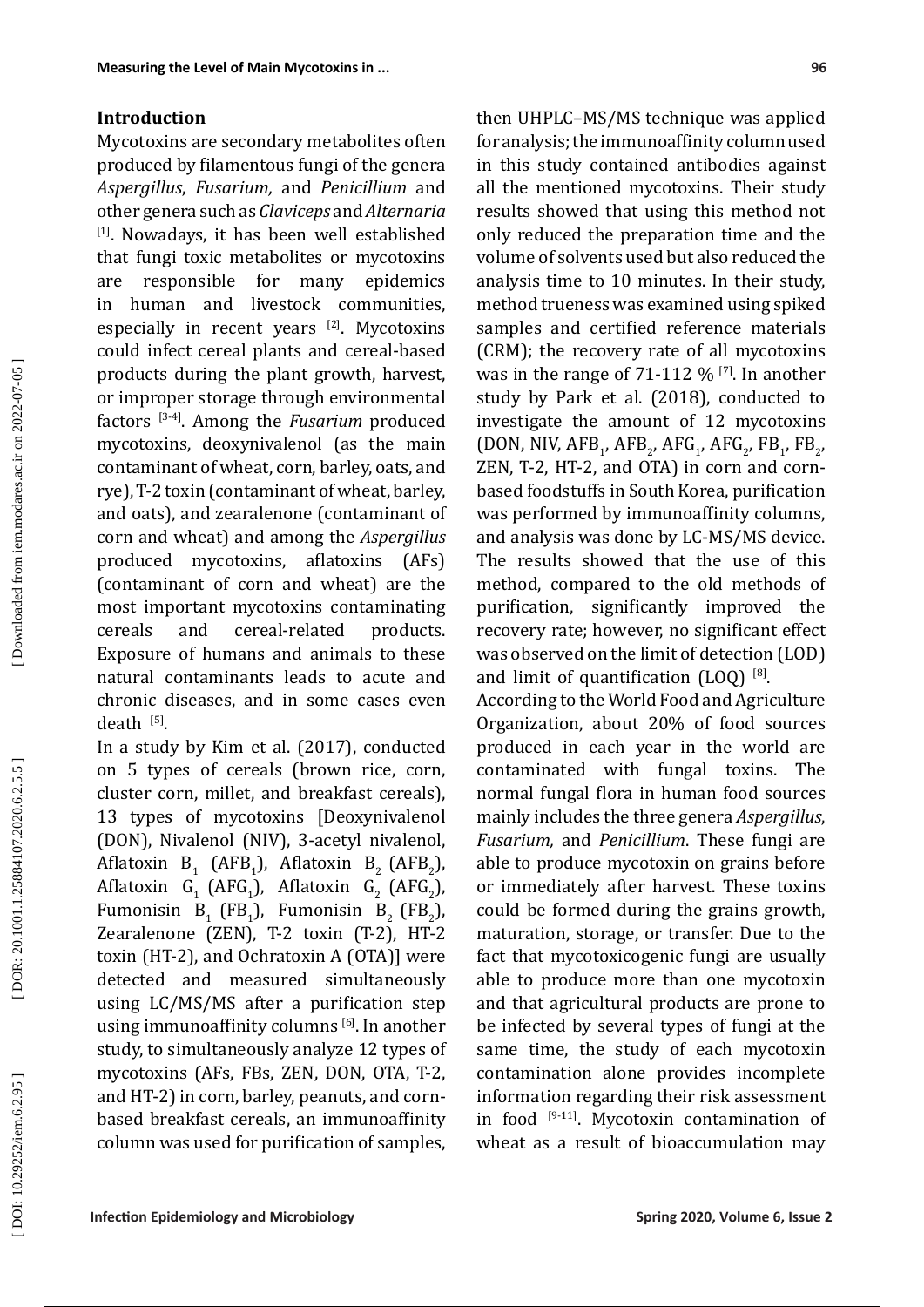cause large amounts of toxic substances to be transmitted through the food chain eventually to humans.

**Objectives:** This study was designed to investigate the simultaneous contamination of wheat samples, collected from flour factories silos in Tehran and Alborz provinces, with 11 major mycotoxins, for which the European Union has set a limit  $(AFB_1, AFB_2, AFG_1, AFG_2, FB_1, FB_2, ZEN, DON, T.$ OTA, T-2, and HT-2).

## **Materials and Methods**

**Chemicals and solvents**: All chemical solvents purchased from Merck Company (Merck, Germany) had laboratory grade (HPLC grade). All mycotoxins standards were purchased from Sigma Company, except for T-2 and HT-2 toxins, which were prepared from LGC. The Myco6in1 immunoaffinity column was prepared from Vicam. PBS solution was made in the laboratory and adjusted at  $pH = 7.4$ .

**Samples**: Wheat samples were collected from the warehouses of flour factories in Tehran and Alborz provinces during February to June 2019. Among the flour factories of Tehran and Alborz provinces, 6 factories were selected randomly. Of each factory, 5 wheat samples were taken on different months and transferred to the laboratory. Totally, 30 samples were examined for the presence and amount of mycotoxins.

## **Preparation of the standards**:

The stock standard solution of all mycotoxins at a concentration of 200 µg/mL was made from the reference standard material in methanol, acetonitrile, and water solvents. All the standards were maintained at - 20 °C, except for fumonisins  $(4 \text{ }^{\circ}C)$ . Then to optimize the MS parameters for each compound, the tests were operated by direct injection of standard solutions at 1 µg/mL concentration in methanol: water (50:50

v/v) solvent containing 5mM ammonium format+0.1% formic acid into the mass spectrometer. Mixed standard solution was prepared from the mycotoxins under study using methanol solvent. This standard was used to prepare working standards in order to draw spiked samples calibration curve.<br>UHPLC-MS/MS equipment: Dionex **UHPLC–MS/MS equipment**: Dionex 3000 ultra-high performance liquid chromatography machine coupled with Applied Biosystems API 3200 tandem mass spectrometry device, with electrospray ionization technique and triple quadrupole mass analyzers along with the Ultimate 3000 Autosampler (LC-MS/MS) was purchased from Dionex American company. Kinetex 2.6 μm XB-C18 100 mm × 2.1 mm i.d. chromatography column was applied to separate mycotoxins through the soluble mobile phase of Solvent A (0.1% formic acid with 10 mM ammonium formate) and Solvent B (0.1% formic acid with 10 mM ammonium formate in methanol). The liquid chromatography gradient program is shown in Table 1.

**Samples extraction and purification:** About 5 g of homogenized wheat flour sample was weighed and transferred to a 50 mL falcon tube. Then 20 mL of acetonitrile (79.5%): water (20%): acetic acid (0.5%) solvent was added to the samples. The samples were placed on an orbital shaker and mixed at 250 rpm for 60 min. After mixing, the samples were centrifuged at 5000 rpm for 2 min at -5 °C. Then 2 mL of the supernatant was removed and transferred to a 15 mL falcon tube and dried under nitrogen gas. Then 10 mL of PBS solution was added to the dried samples and vortexed for 3 min. The resuspended extract solution containing the analytes was passed over the Myco6in1 columns with a flow rate of one drop per second and rinsed with 10 mL of Myco6in1 columns deionized water. The analytes were collected from Myco6in1 columns with 3 mL

DOR: 20.1001.1.25884107.2020.6.2.5.5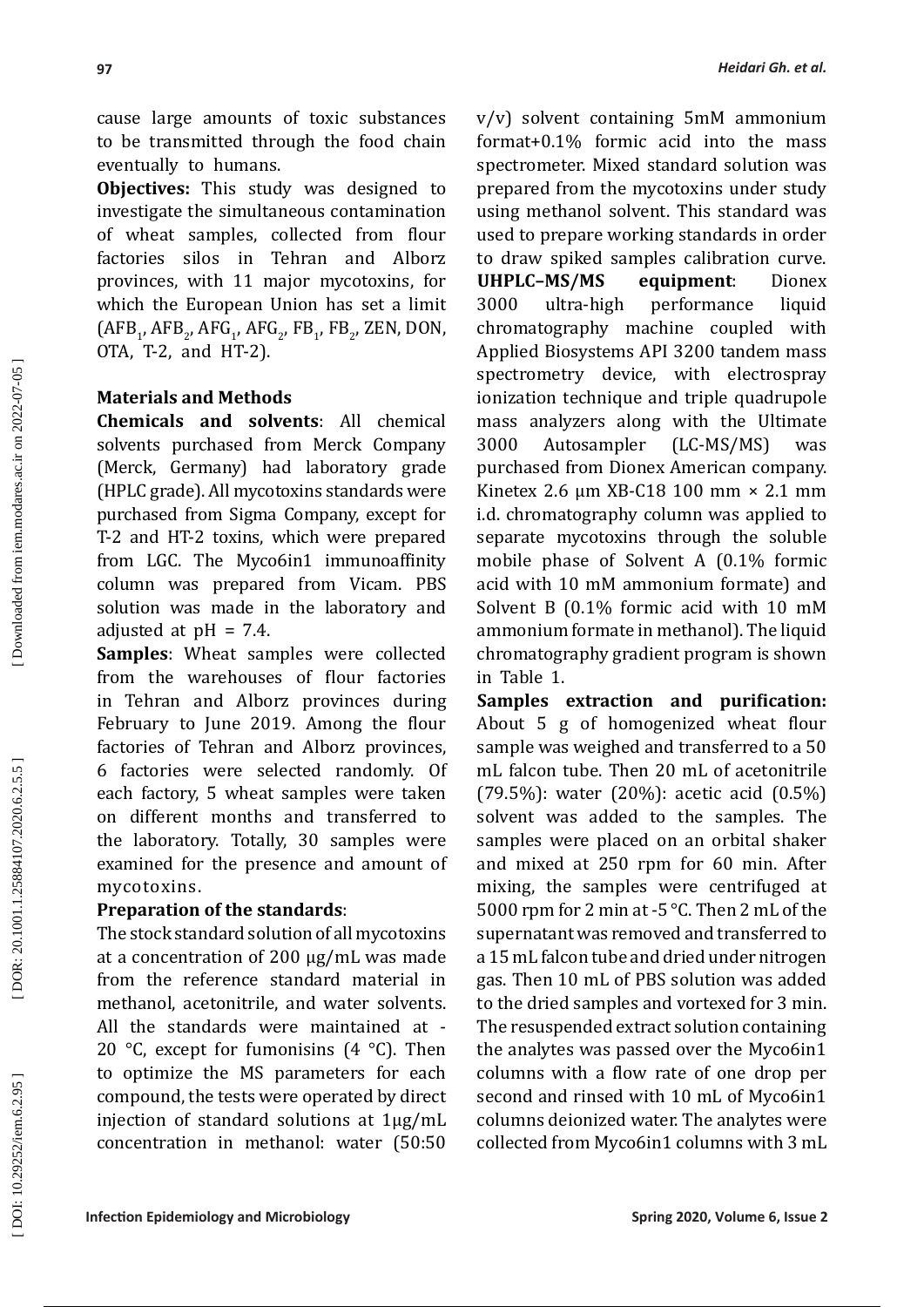| <b>Step</b>    | Time (min)       | Solvent A (%)    | Solvent B (%) | Fluorite (min/mL) |
|----------------|------------------|------------------|---------------|-------------------|
| $\mathbf{1}$   | $\boldsymbol{0}$ | 95               | 5             | 0.3               |
| $\overline{2}$ | $\overline{2}$   | 60               | 40            | 0.3               |
| 3              | 10               | $\boldsymbol{0}$ | 100           | 0.3               |
| $\overline{4}$ | 11.5             | $\boldsymbol{0}$ | 100           | 0.3               |
| 5              | 12               | 95               | 5             | 0.3               |
| 6              | 15               | 95               | 5             | 0.3               |

**Table 1**) Gradient program of the LC system.

methanol in two steps (1.5 mL in each step). Finally, the analytes were transferred into a 5 mL vial. The collected extract was dried under nitrogen gas at 50 °C. Then 1 mL of acetonitrile: water (1:1) solvent containing 0.1% acetic acid was added to the dried extract and vortexed for 3 min. The resulting solution was filtered using 0.45 µm PTFE syringe filters. Finally, 20 µL of the diluted extract was injected into the UHPLC-MS/MS device.

**Method validation:** The validity of the method was examined based on the parameters such as linearity, accuracy, precision, and specificity as well as determination of the LOD, LOQ, and matrix effect. In order to overcome the matrix effect, the calibration curve was drawn using spiked samples. For this purpose, in 7 falcon tubes, different concentrations of AFs, T-2 toxin, and OTA (2, 5, 10, 20, 50, 100, 150 ppb) as well as FBs, DON, ZEN, and HT-2 (20, 50, 100, 200, 500, 1000, 1500 ppb) were poured on 5 g of homogenized wheat flour without contamination (blank), and the extraction and purification stages were performed according to the extraction method described in Part 2. 5. This test was repeated in 3 different working days. Finally, the calibration curve was calculated and

plotted using the mean of 3 points by specific software for LC-MS/MS device, called Analyst, based on the following formula: the area under the analyte peak versus the analyte concentration. To investigate the recovery rate and the method precision and accuracy, wheat blank samples were spiked at three levels of 3, 15, 75 ppb for  $\rm{AFB}_{1}$ ,  $\rm{AFB}_{2'}$ T-2, and OTA; 15, 75, 120 ppb for  $\text{AFG}_1$  and AFG $_2$ ; and 150, 750, 1200 ppb for FBs, DON, 2 ZEN, and HT-2 while spiking three samples at each level (9 samples in total). Then extraction was performed according to the method described in Part 2. 5. The samples were analyzed, and the recovery rate was determined using the calibration curve. This test was repeated in 3 working days, and the average recovery rate and RSDr (%) were determined to evaluate the accuracy and precision of the method used. In this study, Excel 2016 and Analyst software were used for statistical analysis. Analyst software is the single LC-MS/MS software that is used for data acquisition and data processing.

## **Findings**

The obtained results showed that the calibration curves of all the desired compounds were in the ranges of 2-150 ppb for  $\text{AFB}_{1}$ ,  $\text{AFB}_{2}$ , and OTA; 5-150 ppb for  $\text{AFG}_{1}$ ,

DOR: 20.1001.1.25884107.2020.6.2.5.5

Downloaded from iem.modares.ac.ir on 2022-07-05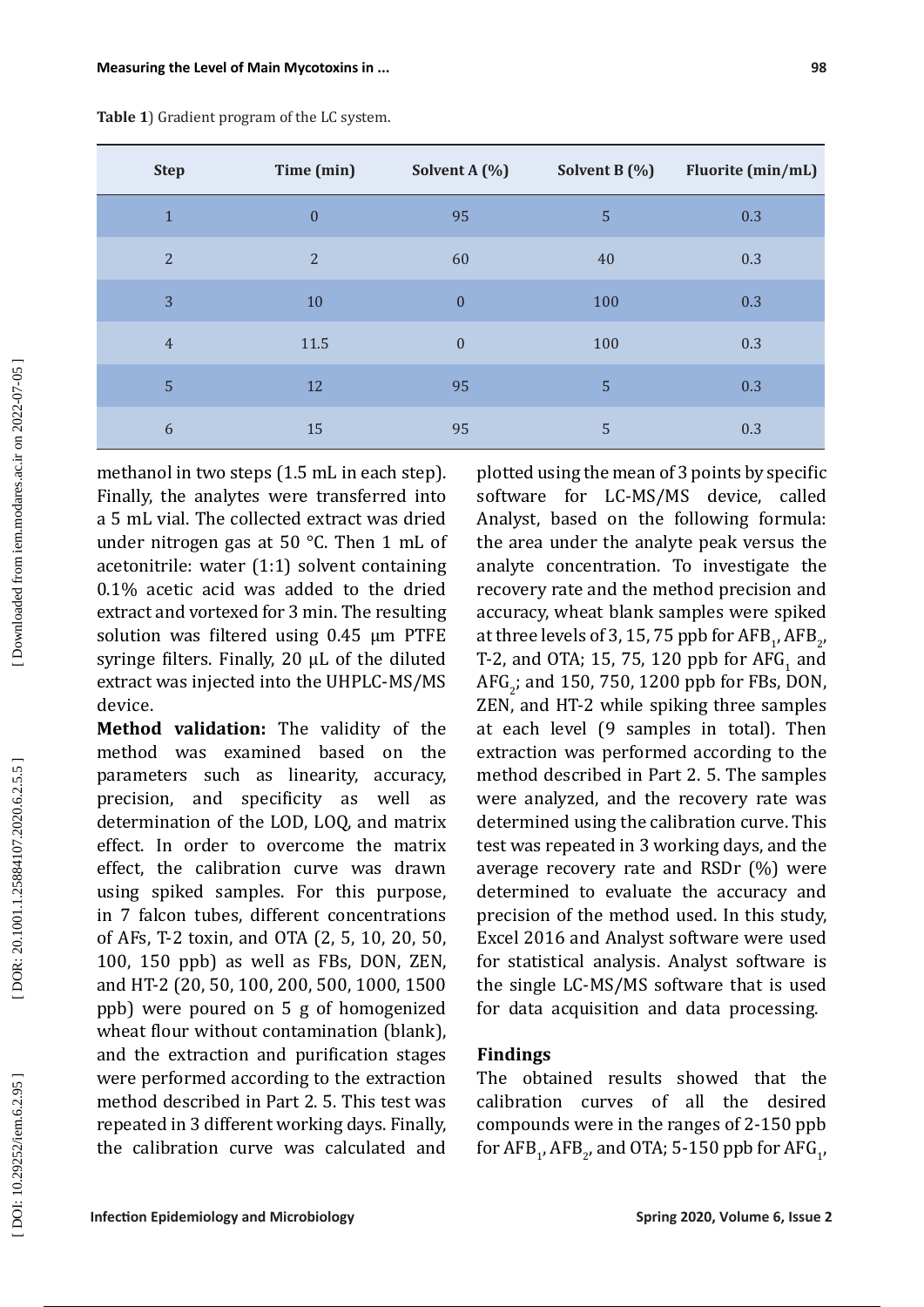$AFG_2$ , and T-2; 20-1500 ppb for HT-2; 50-1500 ppb for ZER linearity; and 100-1500  $p$ ppb for  $FB_{1}$ , FB<sub>2</sub>, and DON. Considering three decimal places, the correlation coefficient (R 2 ) was calculated as greater than 0.990. As shown in Table 2, the accuracy (recovery rate) and precision (repeatability) of the points calculated by the calibration curve were in the ranges of 93.1-105.4 and 0.8-26 %, respectively. Limits of quantification and

(RSDr) was in the range of 0.6-24.2 %. After validating the analysis method in this study, 30 wheat samples collected from flour factories in Tehran and Alborz provinces

detection of mycotoxins were in the ranges of 2-100 and 0.7-33.3 ppb, respectively. To calculate the accuracy and precision of the method, wheat blank samples were spiked at 3 levels (Table 3). As shown in Table 3, the average recovery rate was in the range of 72- 123%, and the relative standard deviation were analyzed in the spring of 2019 before processing. The results of this study were compared, in terms of the level of mycotoxins, with the Iranian National Standard No. 5925 under the title of "Maximum tolerated limits of mycotoxins in food and feed". The amount of mycotoxins was calculated using the calibration curve. OTA, T-2, and HT-2 mycotoxins were identified in wheat samples. It was determined that the level of OTA in one sample (3.3%) exceeded the allowable limit (5 ppb for OTA) set by the Iranian National Standards Organization. Also, HT-2 and T-2 toxins were observed in 2 and 1 sample, respectively; however, their amount was lower than LOQ of the validated method (Table 4). According to the obtained results, none of the samples exhibited simultaneous contamination with mycotoxins. Due to the regular control of temperature and humidity as well as proper

**Table 2)** Results obtained from the spiked samples (n=3) calibration curve.

| Analyte          | <b>Calibration Curve</b> | <b>Correlation</b><br>Coefficient<br>(R <sup>2</sup> ) | <b>Recovery</b><br>Rate $(\%)$ | RSDr(%)      | LOQ(ppb)       |
|------------------|--------------------------|--------------------------------------------------------|--------------------------------|--------------|----------------|
| AFB <sub>1</sub> | $Y=874.63x-404.47$       | 0.9996                                                 | 93.1                           | $21.1 - 5.2$ | $\overline{2}$ |
| AFB <sub>2</sub> | $Y=407.21x-572.5$        | 0.9998                                                 | 102.6                          | $2 - 17.8$   | $\overline{2}$ |
| AFG <sub>1</sub> | Y=492.47x-1915.2         | 0.9928                                                 | 103.5                          | $0.8 - 18.9$ | 5              |
| AFG <sub>2</sub> | $Y=107.54x+502.37$       | 0.9984                                                 | 94.8                           | $3 - 14.3$   | 5              |
| <b>OTA</b>       | Y=149.57x-23.596         | 0.9992                                                 | 102.1                          | $2 - 18.1$   | $\overline{2}$ |
| $T-2$            | $Y=107.81x+46.204$       | 0.9988                                                 | 97.6                           | $1.1 - 13.4$ | 5              |
| $HT-2$           | $Y = 24.431x - 202.56$   | 0.9961                                                 | 105.4                          | $4.2 - 21.4$ | 20             |
| <b>ZER</b>       | $Y=41.851x-457.25$       | 0.9984                                                 | 101.6                          | $2.7 - 17.9$ | 50             |
| <b>DON</b>       | $Y = 2.318x + 29.291$    | 0.9947                                                 | 105                            | $1.7 - 20.9$ | 100            |
| FB <sub>1</sub>  | $Y=8.641x-637.26$        | 0.9909                                                 | 105                            | $3.4 - 14.3$ | 100            |
| FB <sub>2</sub>  | $Y=5.1x-281.8$           | 0.9998                                                 | 100                            | $2.7 - 26$   | 100            |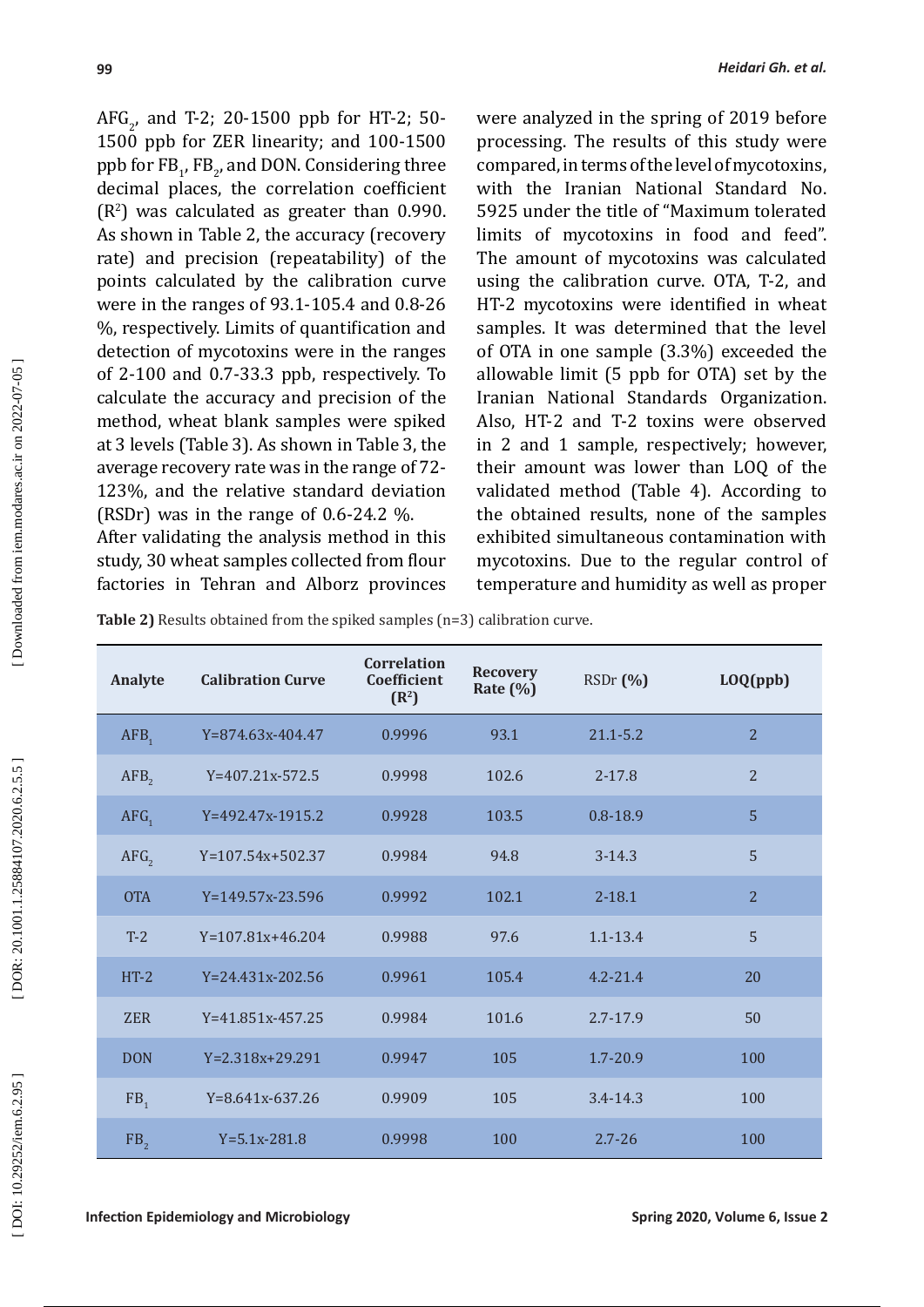|                   | Average Recovery (%) (n=3) (Repeatability) |           |           |  |  |  |  |
|-------------------|--------------------------------------------|-----------|-----------|--|--|--|--|
| <b>Mycotoxins</b> | Level 1                                    | Level 2   | Level 3   |  |  |  |  |
| AFB1              | 119.3(15.5)                                | 120(7.3)  | 108(10.7) |  |  |  |  |
| AFB <sub>2</sub>  | 118.(2.5)                                  | 114(5.2)  | 107(13.7) |  |  |  |  |
| AFG1              | 105(0.6)                                   | 110(13.2) | 118(6.1)  |  |  |  |  |
| AFG2              | 123(7.1)                                   | 72(18.3)  | 104(20)   |  |  |  |  |
| <b>OTA</b>        | 87(14.4)                                   | 74(13.1)  | 108(8.5)  |  |  |  |  |
| <b>DON</b>        | 100(12.4)                                  | 100(11)   | 99(13.9)  |  |  |  |  |
| FB1               | 116(18.7)                                  | 98(20)    | 118(10.6) |  |  |  |  |
| FB <sub>2</sub>   | 115(0.6)                                   | 110(13.2) | 118(6.1)  |  |  |  |  |
| <b>ZER</b>        | 112(9.3)                                   | 117(13.2) | 86(18.7)  |  |  |  |  |
| T-2 toxin         | 122(16.4)                                  | 106(12.3) | 77(7.2)   |  |  |  |  |
| HT-2 toxin        | 103(5.6)                                   | 112(10.2) | 87(24.2)  |  |  |  |  |

| Table 3) Results of mycotoxins recovery from the wheat samples (n=3) at three levels. |  |
|---------------------------------------------------------------------------------------|--|
|---------------------------------------------------------------------------------------|--|

**Table 4)** Contamination rate of wheat flour samples collected from flour factories silos in Alborz and Tehran provinces.

|                        | <b>Mycotoxins</b> |                  |                  |                  |            |              |              |                       |                 |                 |                   |
|------------------------|-------------------|------------------|------------------|------------------|------------|--------------|--------------|-----------------------|-----------------|-----------------|-------------------|
| <b>Test System</b>     | AFB <sub>1</sub>  | AFB <sub>2</sub> | AFG <sub>1</sub> | AFG <sub>2</sub> | <b>OTA</b> | <b>ZER</b>   | <b>DON</b>   | $T-2$<br><b>TOXIN</b> | $HT-2$<br>toxin | FB <sub>1</sub> | FB <sub>2</sub>   |
| Sample size            | 30                | 30               | 30               | 30               | 30         | 30           | 30           | 30                    | 30              | 30              | 30                |
| Positive (%)           | $\mathbf{0}$      | $\mathbf{0}$     | $\mathbf{0}$     | $\mathbf{0}$     | $1(3.3\%)$ | $\mathbf{0}$ | $\mathbf{0}$ | $\mathbf{1}$          | $\overline{2}$  | $\overline{0}$  | $\mathbf{0}$      |
| Range (ppb)            | N.D               | N.D              | N.D              | N.D              | 11         | N.D          | N.D          | $<$ LOQ               | $<$ LOQ-23      | N.D             | N.D               |
| <b>MTL<sup>c</sup></b> | 5                 |                  | 15 <sup>a</sup>  |                  | 5          | 200          | 1000         | ٠                     | ٠               |                 | 1000 <sup>b</sup> |

<sup>a</sup>Sum of  $FB_1 + FB_2$ c Maximum tolerated limit

aeration of the silos, the sampling season did not affect the contamination rate. Figure 1 and 2 shows the chromatogram of OTA identification in contaminated and blank wheat samples.

## **Discussion**

In this study, it was made use of Dionex<br>3000 ultra-high performance liquid performance chromatography machine coupled with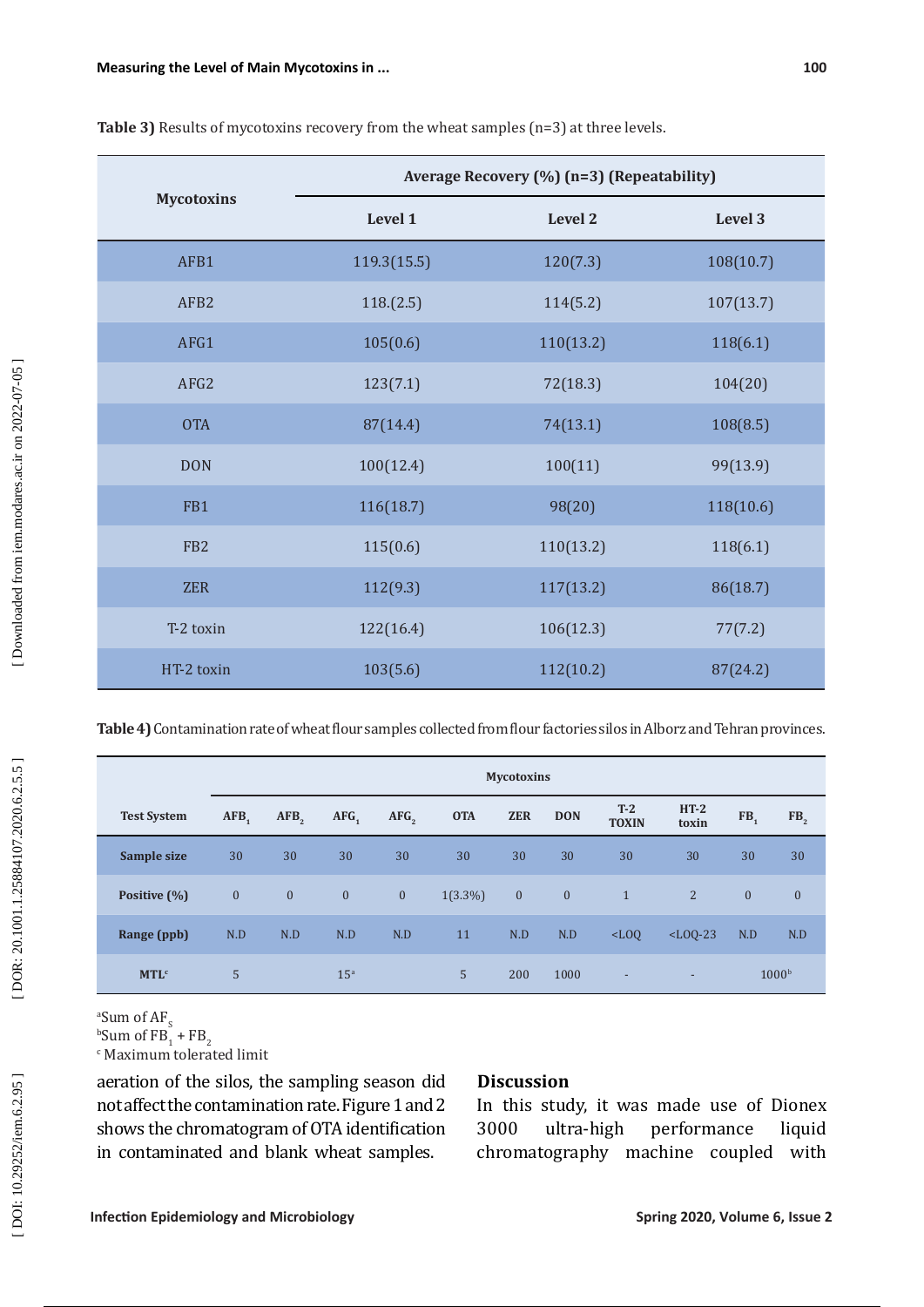

**Figure 1**) Chromatogram of OTA in a contaminated wheat sample.





**Figure 2**) Chromatogram of a blank wheat sample (OTA).

Applied Biosystems API 3200 tandem mass spectrometry device with electrospray ionization technique and triple quadrupole mass analyzers along with the Ultimate 3000 Autosampler (LC-MS/MS). In this method, ionization was performed using electrospray technique. This technique is based on the production of ions before the analyte reaches the mass electrospray. Examination of the mycotoxins under study showed that all of them were able to produce parent and product ions in positive mode and some in negative mode. In some studies, deoxynivalenol and zearalenone were optimized in negative mode [12-14]; however, in a few studies, optimization of ions was done in positive mode, which had poor signalization and inappropriate peak shape  $[15]$ . By switching from positive to negative mode and vice versa, due to the increase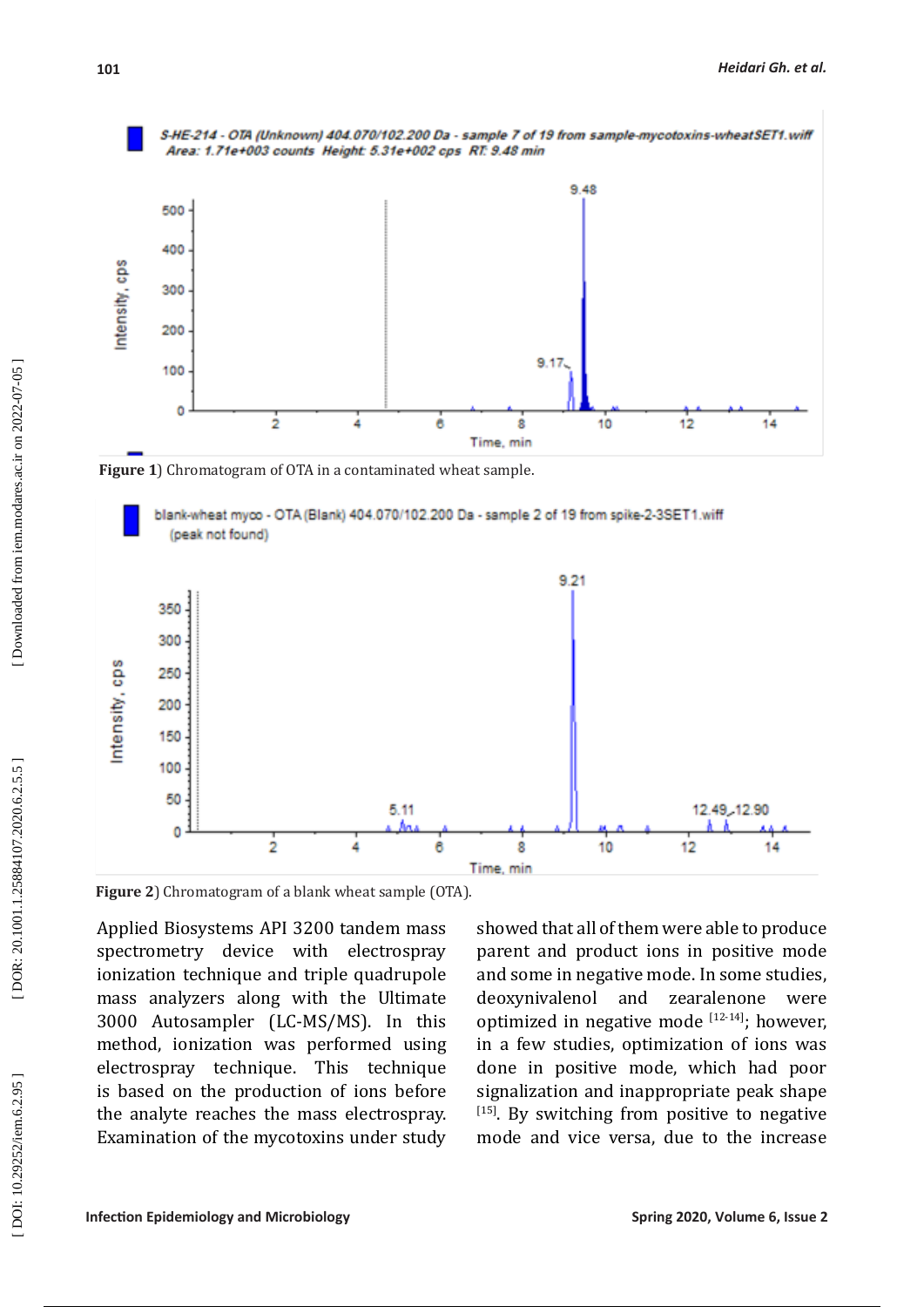in analysis time, measurement sensitivity is reduced, and two separate analysis steps are implemented, once for toxins producing anions, such as deoxynivalenol, and once again for toxins producing cations, and the parent ions of each toxin are determined. Therefore, due to the above reasons, it was decided to optimize all ions in one (positive) mode. In positive mode, ions are resulted from the addition of a proton ion  $[M + H]$  <sup>+</sup> and an ammonium ion  $[M + NH_4]$   $\cdot$ . When hydrogen adduct is formed, one unit, and when ammonium adduct is formed, 18 units are added to the mass of the substance. In this study, the compounds such as T-2 and HT-2 toxins were found to be able to form ammonium adduct. In his published article, Razzazi attributed this finding to the presence of ester groups in the T-2 toxin structure  $[16]$ . In addition to improving the separation process, selecting a suitable mobile phase affects the analytes ionization before entering the mass spectrometry system and increases method sensitivity. In simultaneous analysis of mycotoxins, acetonitrile and methanol are the most commonly used solvents due to the

solubility of most mycotoxins in these two solvents, volatility, and the ability to adapt well to the reverse phase of chromatography and mass spectrometry [17]. Although better separation could be achieved with other solvents and mixtures, methanol has been used as mobile phase in most simultaneous analysis methods  $[17-18]$ . This could be due to the weak dissolution of methanol in the C18 column, which causes the rinsing power of methanol in the column to be more increased. It should also be noted that at the start of gradient washing with the same percentage of two solvents for highly polar mycotoxins, methanol performs better than acetonitrile, given the increased inhibition time. Therefore, there is no need to increase the water ratio, causing problems in mass spectrometry ionization process  $[19]$ . Figure 3 shows the simultaneous identification of mycotoxins under study in a 15-minute analysis.

In simultaneous analysis of mycotoxins, the extraction and purification steps are the most sensitive steps. In this study, the combination of acetonitrile, water, and acetic



**Figure 3)** Chromatogram of simultaneous identification of 11 mycotoxins in wheat flour matrix.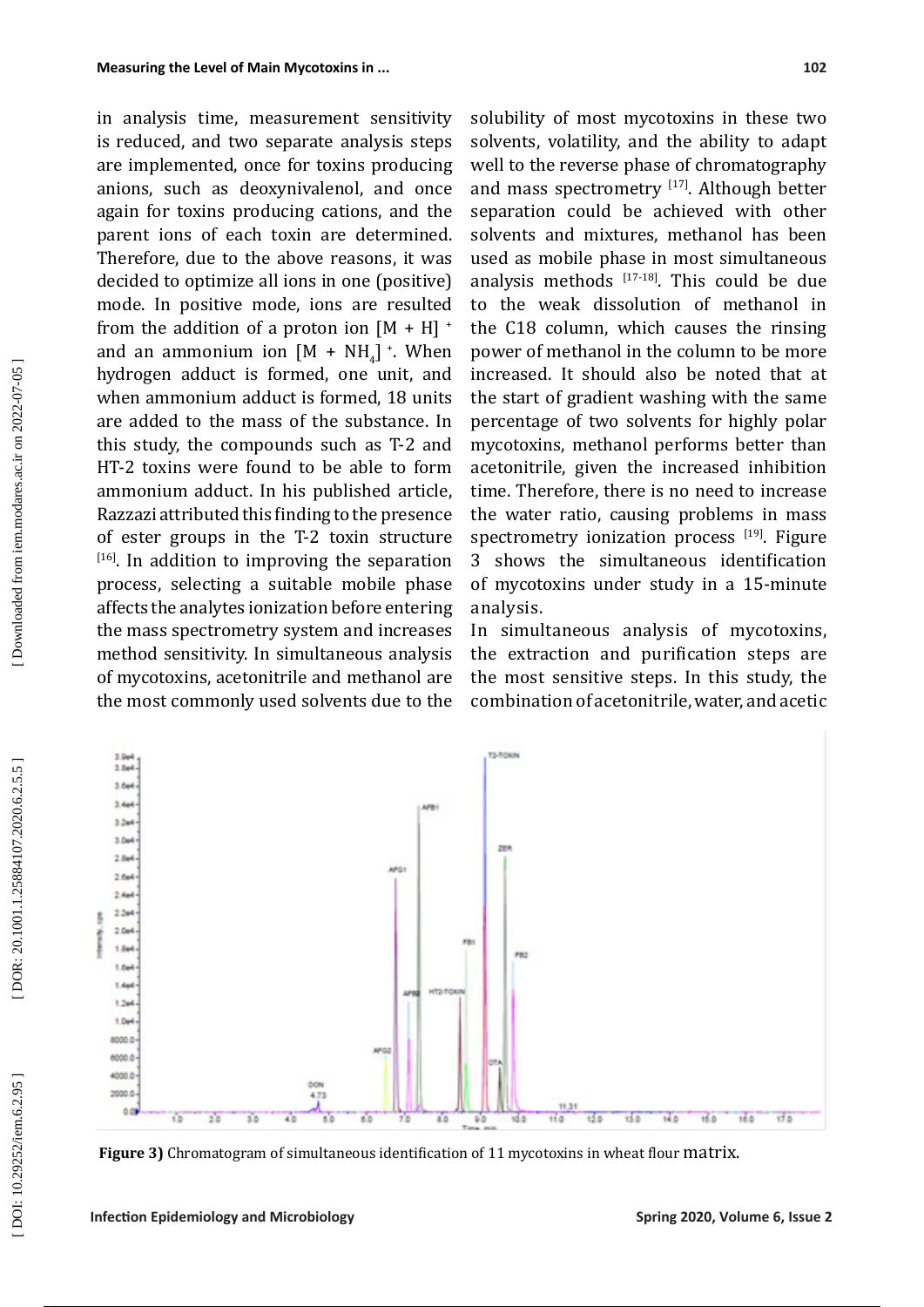acid was used as the extraction solvent, and Myco6in1 immunoaffinity columns were used to purify the samples. This was the first time in Iran that these columns were used to purify samples in the simultaneous analysis of 11 mycotoxins. In a study in 2011, in order to improve preparation and validation methods, a method was designed for simultaneous analysis of 25 mycotoxins in peanuts, corn, and starch samples, in which with one purification step (using cartridge), sample became ready to be injected into the LC-MS/MS device. Their study results showed that LOQ was less than 2 µg/kg for all AFs and OTA, about 421  $\mu$ g/kg for FB<sub>1</sub>, and less than 12  $\mu$ g/kg for  $ZEN$ <sup>[20]</sup>.

In a study conducted in Belgium by Ediage et al. (2015) on various types of corn, SPE method and LC-MS/MS technique were used to identify and measure 23 types of mycotoxins; in their study, the repeatability rate (RSDr), the average accuracy  $(RSD_R)$ , and the recovery rate were calculated in the ranges of 7-22, 14- 44, and 0.2-11 %, respectively  $[21]$ . In the present study, mycotoxins were collected from among the columns using methanol in two stages. The collected extract was dried under nitrogen gas at a suitable temperature, recovered in a suitable solvent, and identified by the LC-ESI/ MSMS device. In this study, spiked wheat samples were used to draw the calibration curve. In this method, after spiking and analyzing samples by validated method, the calibration curve was plotted based on the values related to the peak area of the analyte (in spiked samples) versus the analyte concentration. The resulting curve was used to determine the amount and concentration of mycotoxins under study and unknown ones. The recovery rate, relative standard deviation (RSDr), and quantification limit of most toxins were

in the acceptable ranges of 72-123%, 0.6- 24.2%, and 2-100 ng/g, respectively; the results were within the allowable limits set by the European Union  $[22]$ . In a study by Soleimani et al. (2012) in Malaysia on cereal samples, the average recovery rate and quantification limit were reported in the ranges of 76.5-108.4 % and 20- 40 ppb, respectively. In their study, 77% of the samples were infected by at least one mycotoxin, and the simultaneous contamination with OTA, ZEA, DON, FB1, FB2, T-2, and HT-2 mycotoxins was reported  $[23]$ . In another study in India, the recovery rate and relative standard<br>deviation in wheat samples were deviation in wheat samples were reported in the ranges of 71-92 and 1.7- 8.3%, respectively  $[24]$ . Zhou et al. (2016) determined the recovering rate, relative standard deviation, and quantification limit of all mycotoxins under study in wheat samples in the ranges of 70-116 %, 2-13%, and 7 µg/kg using QuChERS extraction method, respectively  $[25]$ . The information about the wheat samples contamination with various mycotoxins in Tehran and Alborz provinces is shown in Figure 4. The results showed that a small number of wheat samples were contaminated with mycotoxins under study. The level of OTA in one sample (11 ng/g) exceeded the allowable limit set by the Iranian Standards Institute. The concentration of HT-2 toxin in one sample was determined as 23 ppb, while in another sample; it was lower than LOQ of the identification method. Also, the amount of T-2 toxin in one sample was lower than LOQ. As shown in Figure 5, among the flour factories warehouses under study, the highest level of mycotoxins detection (with 3 cases) was related to the factory warehouse Code HE. Ochratoxin A is a nephrotoxic and<br>nephrocarcinogenic mycotoxins  $[26]$ nephrocarcinogenic mycotoxins [26]. Yazdanpanah et al. (2001) reported that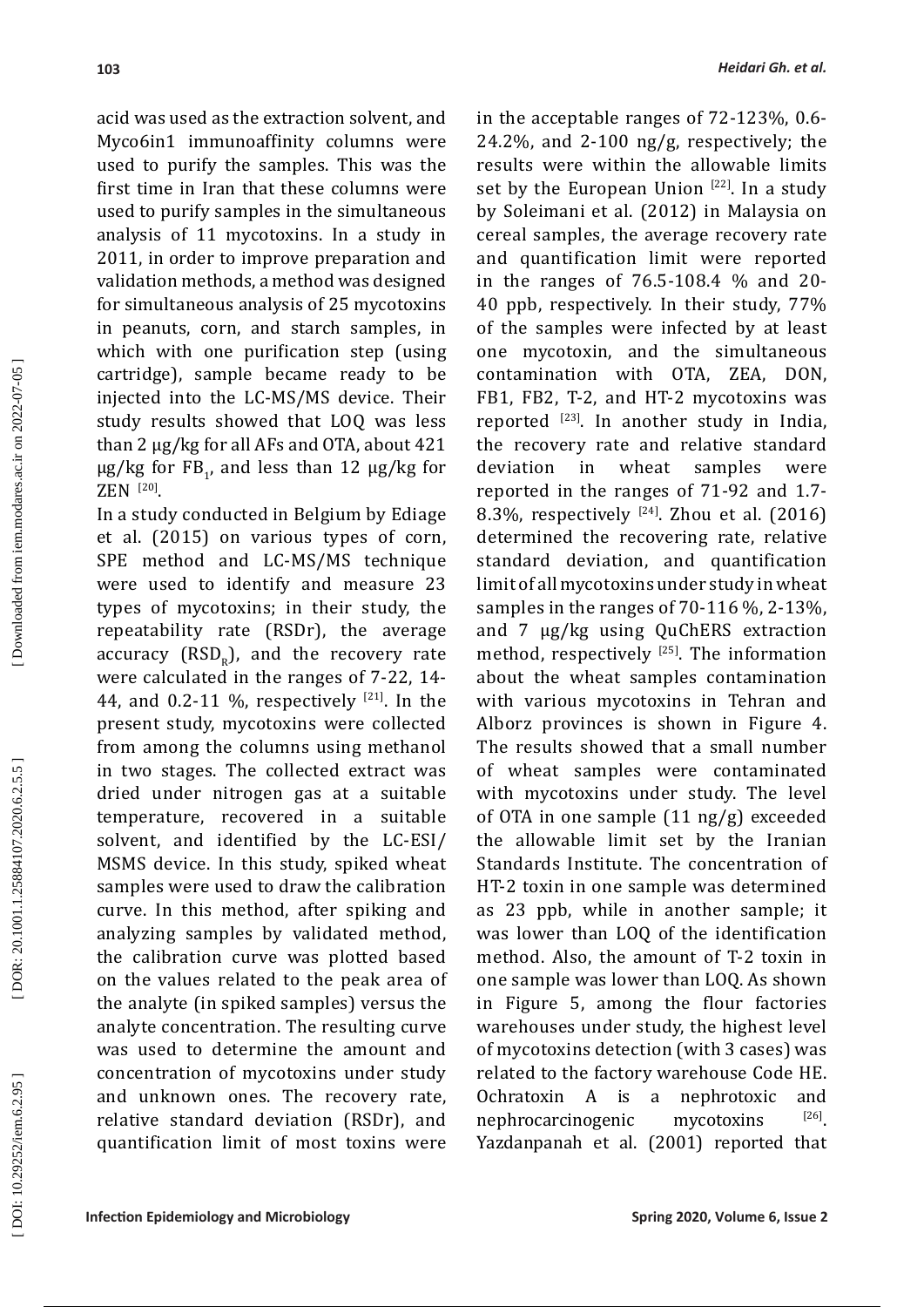

**Figure 4**) Contamination of 30 collected wheat samples with mycotoxins.



Frequency of identified mycotoxins

**Figure 5**) Frequency of identified mycotoxins based on the sampling location.

among the 40 barley and 9 corn samples collected from Golestan and Mazandaran provinces, no contamination was observed in barley samples; however, in one corn sample, simultaneous contamination with  $AFB_{1}$  and OTA at 0.35 ppb was reported. 1 Their study was the first report about the simultaneous prevalence of  $\mathbf{AFB}_{1}$  and  $\mathbf{OTA}$  in 1 northern Iran [27]. In a study by Zinedine et al. (2006), conducted on 20 wheat samples in Morocco, contamination with various types of mycotoxins was reported in wheat samples; the level of OTA contamination was 0.42 ppb in wheat, 1.08 ppb in corn, and 0.17

ppb in barley. In their study, the level of ZEN and  $FB<sub>1</sub>$  contamination was reported to be 14 and 1930 ppb in average, respectively <sup>[28]</sup>. In a study by Kumar et al. (2012) in India on wheat samples, 58% of the samples were contaminated with OTA in the range of 1.3- 21.1 ppb<sup>[24]</sup>. The present study results showed that the use of this method had a higher level of linearity, sensitivity, specificity, and accuracy compared to the previous methods used. On the other hand, this method was very fast and easy to perform and made it possible to simultaneously analyze 11 types of mycotoxins.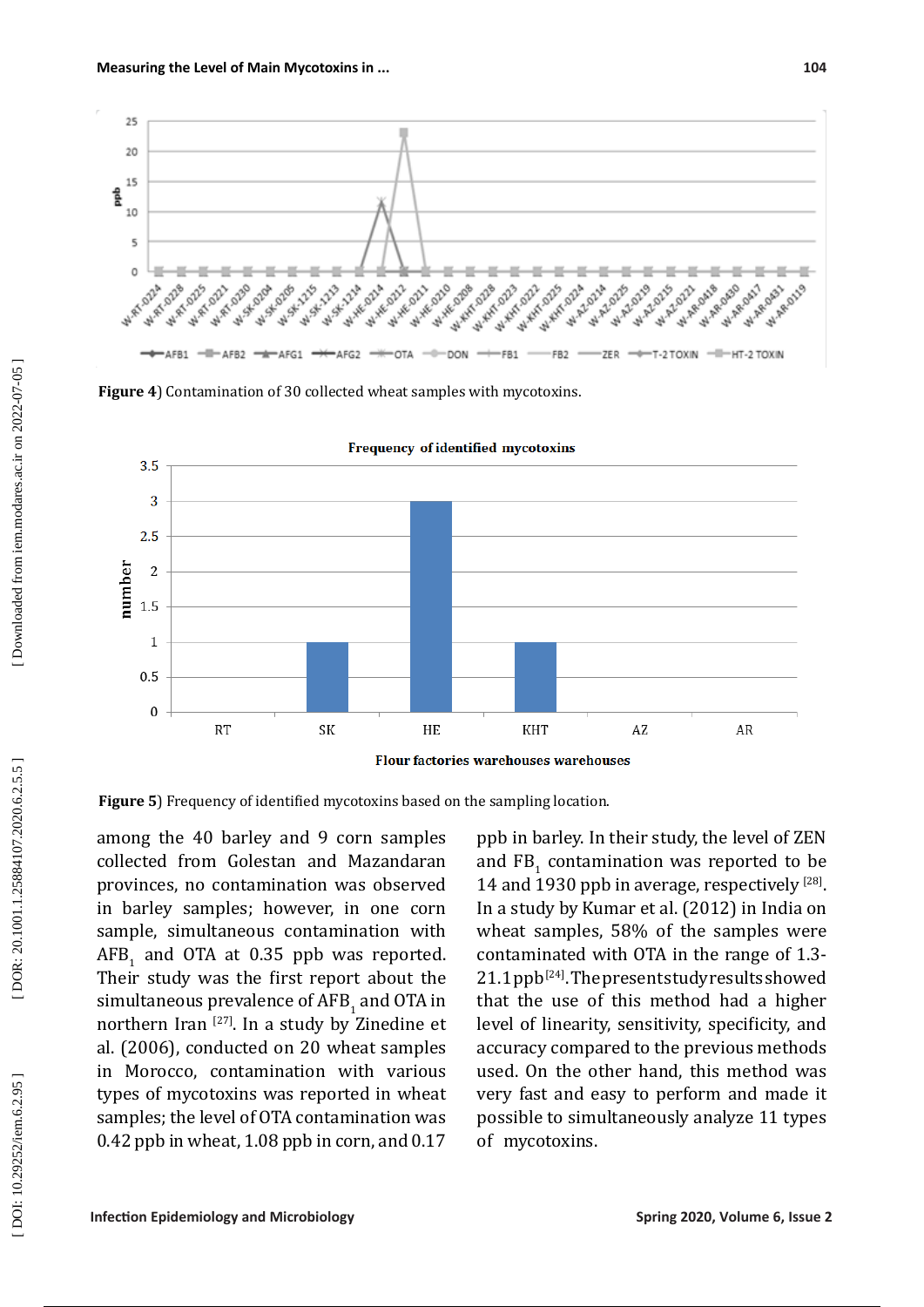# **Conclusio** n

Based on the obtained results, it could be concluded that this method is able to identify and measure very small amounts of mycotoxins, compared to the previous studies and other commonly used methods. Also, according to obtained results, the contamination rate in the samples was very low and in most cases was zero or lower than the standard and allowable limits set for mycotoxins in foodstuffs. However, continuous consumption of food contaminated with mycotoxins could cause complications for human health over time. It is recommended to observe a hygienic control cycle from the production stage to transportation and wheat storage in factories warehouses to reduce wheat waste in flour factories by creating special silos for wheat storing, controlling moisture, and ventilating silos properly.

**Acknowledgement:** The present study was conducted in collaboration with reference laboratories center of the Food and Drug Administration. Therefore, authors would like to express their appreciation and gratitude to this organization. Also, Ms. Amir Ahmadi is appreciated for her remarkable services during the implementation of the project.

**Ethical Permissions:** This article does not contain any studies with human or animal subjects.

**Conflict of interest:** The authors declare no conflict of interest.

**Authors Contribution:** Conceptualization: BD; Data curation: BD, GH, SJHH; Formal analysis: BD, GH; Funding acquisition:BD; Investigation: BD, Gh, SJHH; Methodology: GH, MB; Project administration: BD; Resources: BD; Software: all authors, Supervision: BD, SJHH; Writing-original draft: GH, Writing-review and editing: BD. **Fundings:** The authors declare that they have not received any research grants and any honoraries from any commercial companies.

**Consent to participate:** Not applicable.

## **References**

- 1. Bhat R, Rai RV, Karim AA. Mycotoxins in food and feed: Present status and future concerns. Compr Rev Food Sci Food Saf. 2010; 9(1):57-81.
- 2. Cheng CT, Perak M. Mass poisoning tale of the 9 emperor gods and rat tail noodles. Am J Forensic Med Pathol. 1992; 3:13-26
- 3. Bryden WL. Mycotoxin contamination of the feed supply chain: Implications for animal productivity and feed security. Anim Feed Sci Technol. 2012; 173(1- 2):134–58.
- 4. Marquardt RR. Effects of molds and their toxins on livestock performance: A western Canadian perspective. Anim Feed Sci Technol. 1996; 58(1-2):77–89.
- 5. Richard JL. Some major mycotoxins and their mycotoxicoses- An overview. Int J Food Microbial. 2007; 119(1-2):3-10.
- 6. Kim DH, Hong SY, Kang JW, Cho SM, Lee KR, An TK, et al. Simultaneous determination of multi-mycotoxins in cereal grains collected from South Korea by LC/MS/MS. Toxins. 2017; 9(3):106 .
- 7. Vaclavikova M, MacMahon S, Zhang K, Begley TH. Application of single immunoaffinity clean-up for simultaneous determination of regulated mycotoxins in cereals and nuts. Talanta.<br>2013: 117:345-51. 2013; 117:345-51 .
- 8. Park J, Kim DH, Moon JY, An JA, Kim YW, Chung SH, et al. Distribution analysis of twelve mycotoxins in corn and cornderived products by LC-MS/MS to evaluate the carry-over ratio during wetmilling. Toxins. 2018; 10(8):319.
- 9. Sarrafian MR. Country report: Iran. Thailand, Chiang Rai: Fourth session of the technical committee of APCAEM; 2009.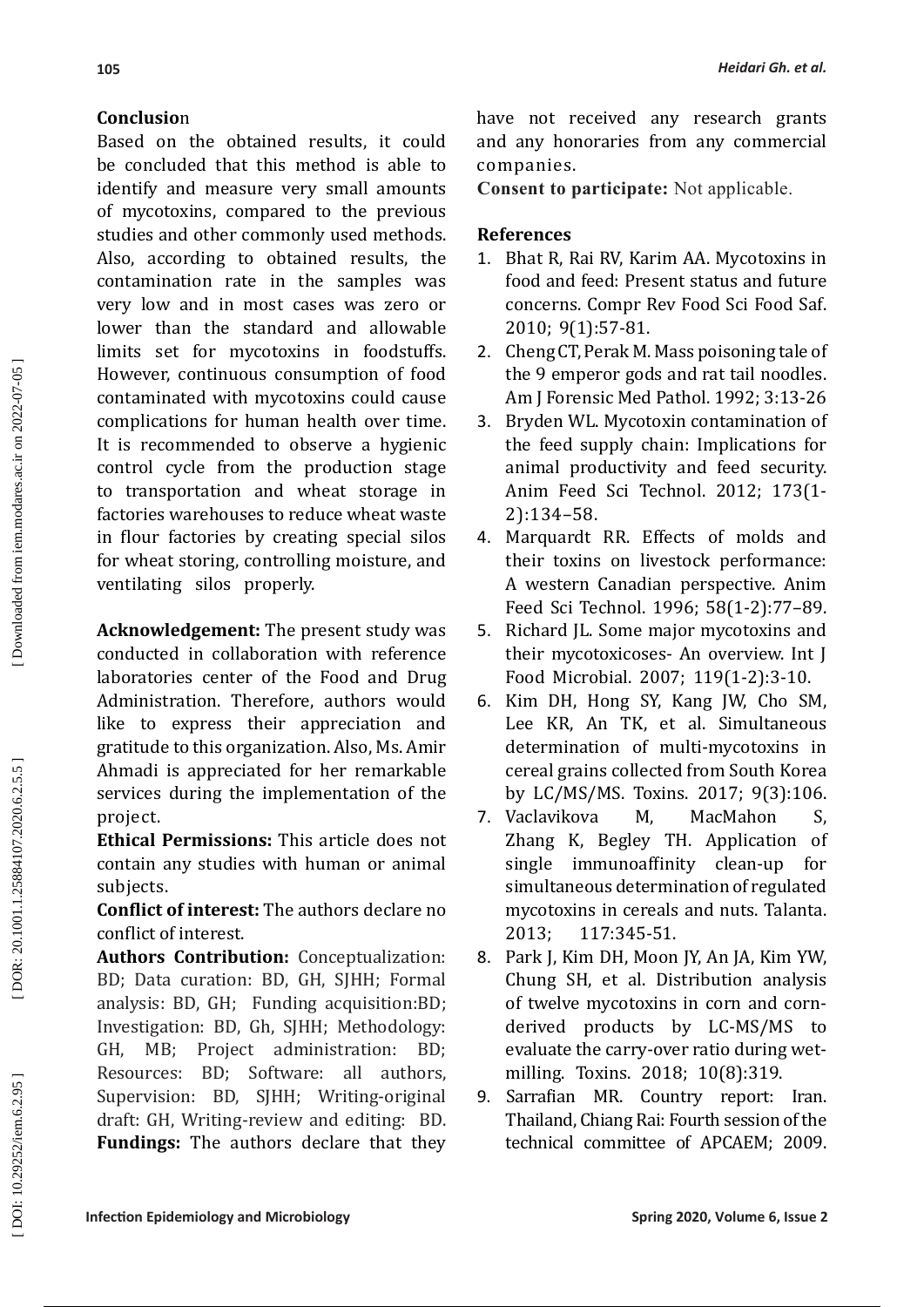- 10. Reddy CS. Mycotoxin contamination of rice. Rice knowledge management portal(RKMP), http://www.rkmp.com.in
- 11. Zamani-Zadeh HR, Khoursandi H. Occurrence of Fusarium species and their mycotoxins in wheat in Mazandaran province. Iran J Plant Pathol , 1995; 31:23-37.
- 12. Sulyok M, Berthiller F, Krska R, Schuhmacher R. Development and validation of a liquid chromatography/ tandem mass spectrometric method for the determination of 39 mycotoxins in wheat and maize. Rapid Commun Mass Spectrom. 2006; 20(18): 2649-59.
- 13. Rasmussen RR, Storm IMLD, Rasmussen PH, Smedsgaard J, Nielsen K F. Multimycotoxin analysis of maize silage by LC-MS/MS. Anal Bioanal Chem. 2010; 397(2):765-76.
- 14. Sorensen LK, Elbaek TH. Determination of mycotoxins in bovine milk by liquid chromatography tandem mass spectrometry. J Chromatogr B. 2005;<br>820(2): 183-96. 183-96.
- 15. Frenich AG, Vidal JLM, Romero-Gonzalez R, Aguilera-Luiz MM. Simple and high-throughput method for the multi mycotoxin analysis in cereals and related foods by ultra-highperformance liquid chromatography/tandem mass<br>spectrometry. Food Chem. 2009: spectrometry. 117(4):705-12.
- 16. Razzazi-Fazeli E. A review of recent trends in applications of liquid chromatographymass spectrometry for determination of mycotoxins. J Liq Chromatogr Relat Technol. 2008; 31(11):1641 – 86.
- 17. Di Mavungu JD, Monbaliu S, Scippo ML, Maghuin Rogister G, Schneider YJ , Larondelle Y, et al . LC-MS/MS multi-analyte method for mycotoxin determination in food supplements. Food Addit Contam Part A. 2009; 26(6):885-95.
- 18. Monbaliu S, Van Poucke C, van Peteghem

C, Van Poucke K, Heungens K, de Saeger S. Development of a multi-mycotoxin liquid chromatography / tandem mass spectrometry method for sweet pepper analysis. Rapid Commun Mass Spectrom. 2009; 23(1):3-11.

- 19. Boyd RK, Basic C, Bethem RA. Trace quantitative analysis by mass spectrometry. Chichester: John Wiley & Sons; 2008.
- 20. Ediage EN, Di Mavungu JD, Monbaliu S, Van Peteghem C, De Saeger S. A validated multianalyte LC–MS/MS method for quantification of 25 mycotoxins in cassava flour, peanut cake and maize samples. J Agric Food Chem. 2011; 59(10):5173-80 .
- 21. Ediage EN, Van Poucke C, De Saeger S. A multi-analyte LC–MS/MS method for the analysis of 23 mycotoxins in different sorghum varieties: The forgotten sample matrix. Food C hem. 2015; 177:397-404 .
- 22. Commission Regulation (EC) No<br>1881/2006, Commission Directive **Commission** 2006/1881/EC of 19 December 2006. Setting maximum levels for certain contaminants in food stuffs. OJEC. 2006; L364: 5–24.
- 23. Soleimany F, Jinap S, Abas FJ. Determination of mycotoxins in cereals by liquid chromatography tandem mass spectrometry. Food Chem. 2012; 130(4):1055-60.
- 24. Kumar R, Ansari KM, Saxena N, Dwivedi PD, Jain SK, Das M. Detection of Ochratoxin A in wheat samples in different regions of India. Food Control. 2012; 26(1): 63–7.
- 25. Zhou Q, Li F, Chen L, Jiang D. Quantitative analysis of 10 mycotoxins in wheat flour by ultrahigh performance liquid chromatography-tandem mass spectrometry with a modified QuEChERS strategy. J Food Sci. 2016; 81(11):2886–90.
- 26. Hussein HS, Brasel JM. Toxicity,